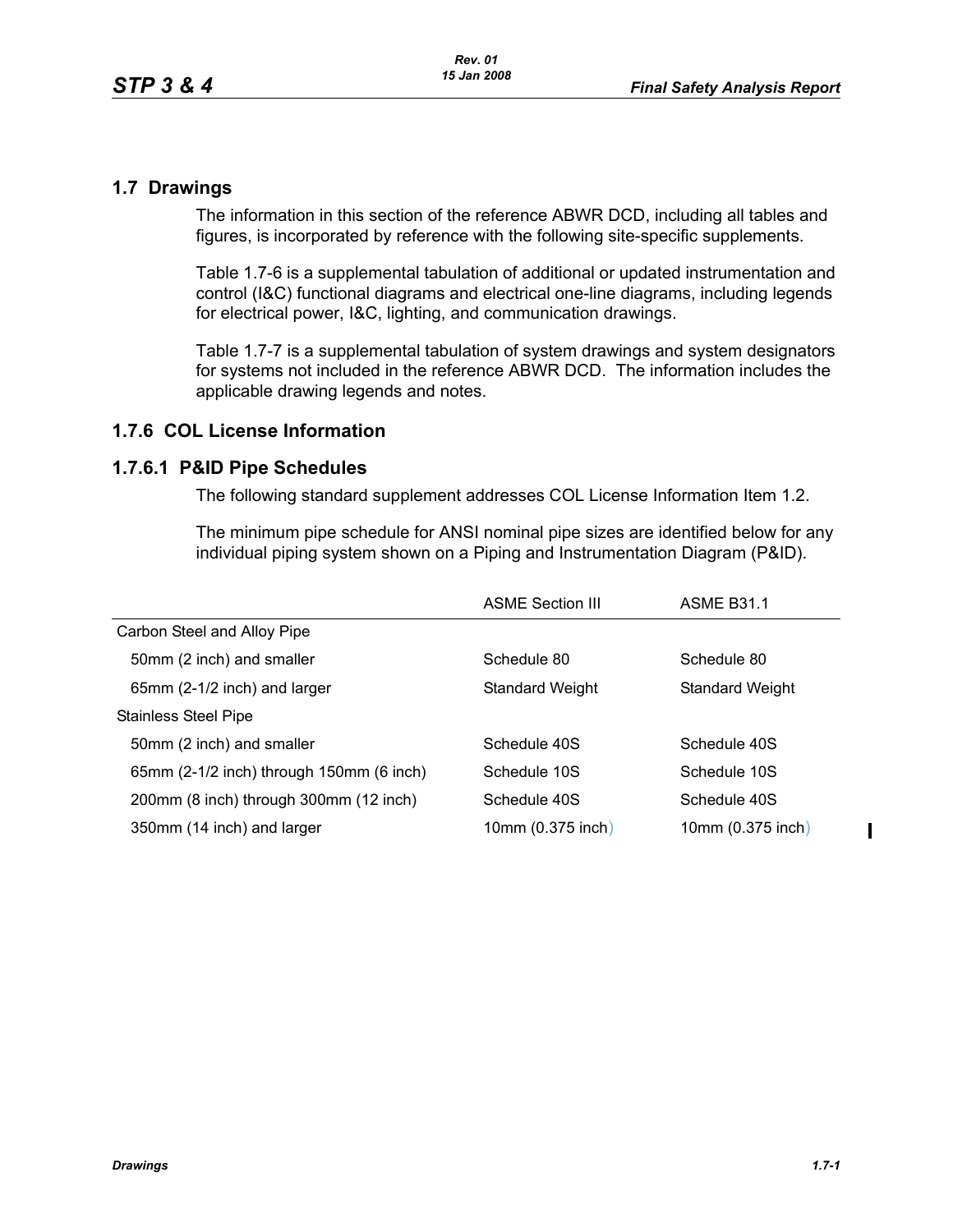<span id="page-1-0"></span>

| Figure No. | <b>Title</b>                                                | <b>Type</b> |
|------------|-------------------------------------------------------------|-------------|
| $5.2 - 8$  | Leak Detection and Isolation System                         | <b>IED</b>  |
| $7.2 - 9$  | <b>Reactor Protection System</b>                            | <b>IED</b>  |
| $7.2 - 10$ | <b>Reactor Protection System</b>                            | <b>IBD</b>  |
| $7.3 - 1$  | <b>High Pressure Core Flooder System</b>                    | <b>IBD</b>  |
| $7.3 - 2$  | <b>Nuclear Boiler System</b>                                | <b>IBD</b>  |
| $7.3 - 3$  | <b>Reactor Core Isolation Cooling System</b>                | <b>IBD</b>  |
| $7.3 - 4$  | <b>Residual Heat Removal System</b>                         | <b>IBD</b>  |
| $7.3 - 5$  | Leak Detection and Isolation System                         | <b>IBD</b>  |
| $7.3 - 7$  | Reactor Building Cooling Water/Reactor Service Water System | <b>IBD</b>  |
| $7.3 - 9$  | <b>HVAC Emergency Cooling Water System</b>                  | <b>IBD</b>  |
| $7.3 - 10$ | High Pressure Nitrogen Gas System                           | <b>IBD</b>  |
| $7.4 - 1$  | <b>Standby Liquid Control System</b>                        | <b>IBD</b>  |
| $7.4 - 2$  | Remote Shutdown System                                      | <b>IED</b>  |
| $7.4 - 3$  | Remote Shutdown System                                      | <b>IBD</b>  |
| $7.6 - 1$  | <b>Neutron Monitoring System</b>                            | IED         |
| $7.6 - 2$  | <b>Neutron Monitoring System</b>                            | <b>IBD</b>  |
| $7.6 - 5$  | <b>Process Radiation Monitoring System</b>                  | IED         |
| $7.6 - 8$  | <b>Containment Atmosphere Monitoring System</b>             | <b>IBD</b>  |
| $7.6 - 11$ | Suppression Pool Temperature Monitoring System              | <b>IED</b>  |
| $7.6 - 12$ | Suppression Pool Temperature Monitoring System              | <b>IBD</b>  |
| $7.7 - 2$  | Rod Control and Information System                          | <b>IED</b>  |
| $7.7 - 3$  | Rod Control and Information System                          | <b>IBD</b>  |
| $7.7 - 5$  | <b>Recirculation Flow Control System</b>                    | <b>IED</b>  |
| $7.7 - 7$  | <b>Recirculation Flow Control System</b>                    | <b>IBD</b>  |
| $7.7 - 8$  | <b>Feedwater Control System</b>                             | IED         |
| $7.7 - 9$  | <b>Feedwater Control System</b>                             | <b>IBD</b>  |
| $7.7 - 12$ | Steam Bypass and Pressure Control System                    | IED         |
| $7.7 - 13$ | Steam Bypass and Pressure Control System                    | <b>IBD</b>  |
| $7.7 - 14$ | Fuel Pool Cooling and Cleanup System                        | <b>IBD</b>  |

# **Table 1.7-6 Additional or Updated I&C and Electrical Drawings**